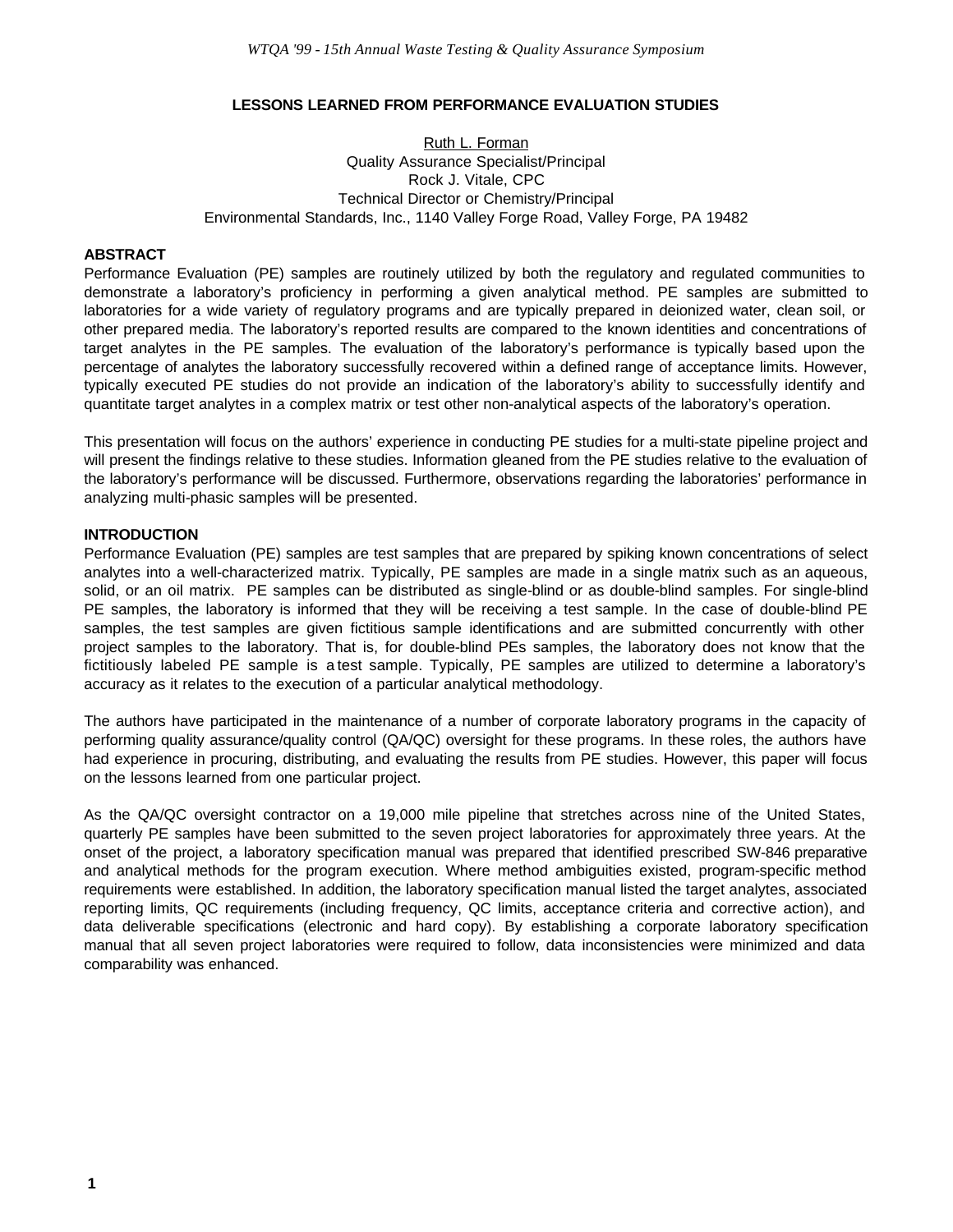Typically, PE samples are utilized to demonstrate method proficiency based upon the accuracy of the laboratoryreported results compared to the known certified values. However, more information can be gleaned from a PE study than a laboratory's demonstration of method proficiency, particularly in the case when a laboratory specification manual is utilized for a laboratory program and when full data package deliverables are requested to substantiate the reported analytical results. Information relative to the evaluation of the laboratory's technical and administrative services, sample login and receipt, data package preparation, method compliance, and quality assurance can also be evaluated.<sup>1</sup> In addition, in this particular project, the authors were able to utilize the ongoing PE studies to identify laboratory specific trends, program specific trends, and to determine overall precision amongst the project laboratories.<sup>2</sup> These trends have been utilized to provide feedback to the project laboratories to enhance their overall performance.

Careful consideration was given to the preparation of the PE samples for the subject project. The intent was to test the project laboratories' ability to analyze samples that were similar in matrix and composition to the project samples for the analyses of interest. As such, the PE samples were custom-prepared by a reputable PE vendor for the analytes of interest (volatiles, polyaromatic hydrocarbons [PAHs], polychlorinated biphenyls [PCBs], and metals [including mercury]). The PE samples were soil samples that were carefully manufactured by mixing clay and sand in proper proportion and sieve size such that the real world matrix would be stable, homogeneous, and suitable for application of the spiked analytes. The PE samples were also moistened with deionized water to make a multiphasic test sample (*viz*., moist soil). The analytes were spiked into the PE samples at a concentration roughly three to five times the reporting limits. The project reporting limits were based upon state cleanup action levels.

Since the PE samples were custom-made for the subject project, verification of the manufacturing process was important. Prior to distribution, the PE vendor verified (at their own production facility) that the recoveries of the spiked analytes in the PE samples were acceptable for distribution to the project laboratories. In addition to the distribution of the custom-made pre-moistened soil PE samples to the project laboratories, the PE samples were submitted to three referee laboratories, with one of these referee laboratories receiving the PE samples in triplicate. Use of the referee laboratories allowed for additional independent verification of the manufacturing process. It should be noted that the project laboratory specification manual was distributed to the referee laboratories to prescriptively follow for the analysis of the PE samples.

All PE samples were carefully shipped to the project laboratories and referee laboratories simultaneously. The PE samples were shipped via overnight courier in an iced cooler, under Chain-of-Custody. For single-blind PE sample rounds, the bottleware for the PE samples was provided by the PE provider. For double-blind PE sample rounds, the bottleware for the PE samples originated from the project laboratory via a request from the project sampling teams.

PE sample results are typically evaluated by comparing the laboratory-reported result to the certified true value and determining the accuracy of the reported analytical results as a percentage relative to the true or certified value. For the subject project, the PE sample results were evaluated in this manner and in two other ways. The first way was to compare the laboratory-reported result to the mean result of the referee laboratories and determine a percentage. The second way was to compare the laboratory-reported result to the historical average result and determine a percentage. The historical average result was based upon the large database of results obtained from the PE supplier for the analyte of interest from previous PE samples that they prepared and distributed in a similar manner.

The limits utilized for evaluating the PE samples were comparable to matrix spike limits typically observed for the analytical methods. That is, for the volatile organic analysis, the recovery limits of 70-130% were utilized. For the PAH analysis, recovery acceptance limits of 30-130% were utilized. For the PCB fraction, recovery acceptance limits of 60-130% were utilized. For the metals fraction, recovery acceptance limits of 75-125% were utilized. Finally, for the mercury fraction, recovery acceptance limits of 80-120% were utilized.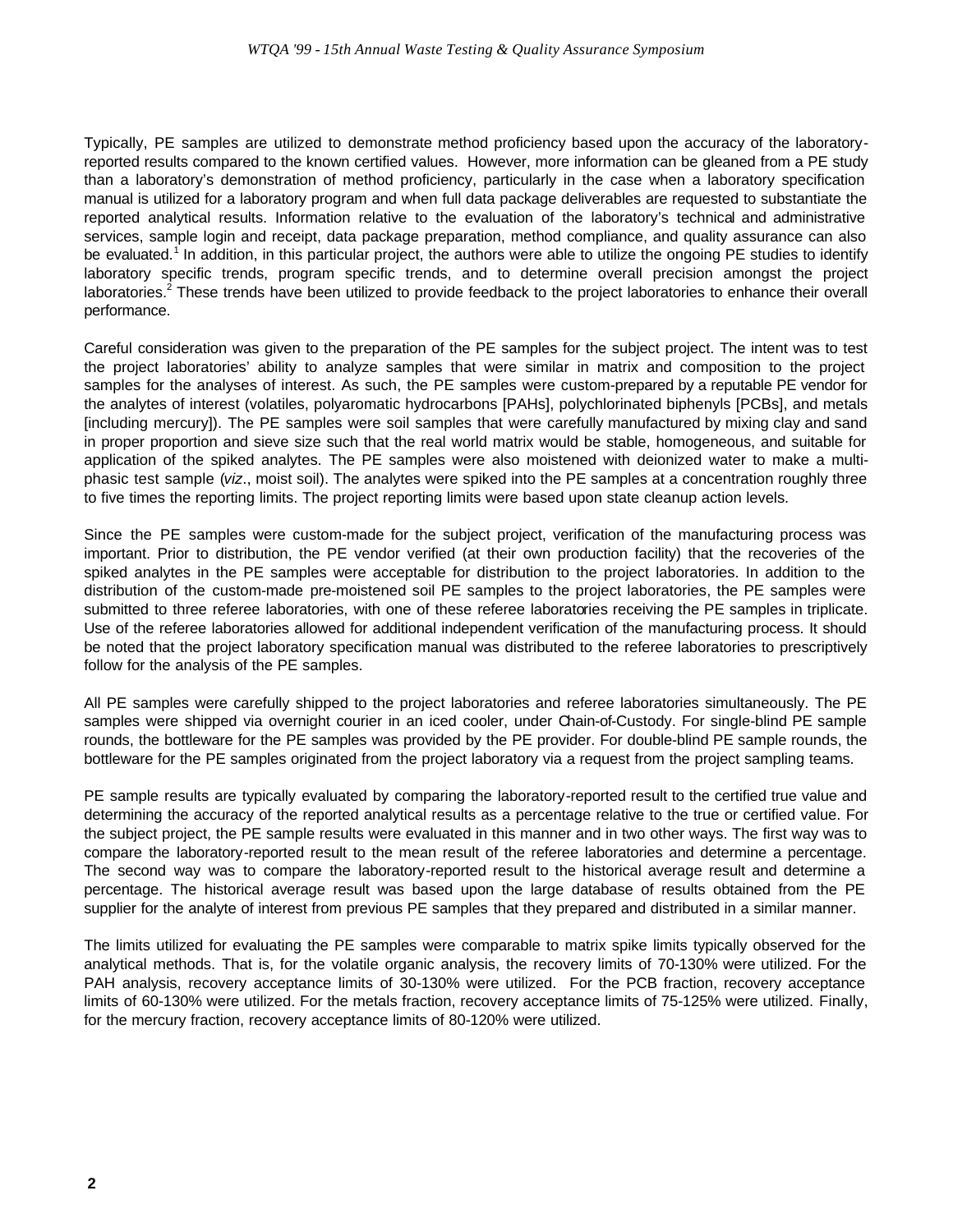# **RESULTS**

During the last two quarters of 1998, two single-blind PE sample studies were conducted for the subject project. The results for the two studies are tabulated as follows. The first table in each of the two PE studies is a comparison of the laboratory-reported results against the certified true value. The second set of tables in each of the two PE studies is a comparison of the laboratory-reported results against the mean referee-reported results. The third set of tables in each of the two PE studies is a comparison of the laboratory-reported results against the historical average (as previously discussed).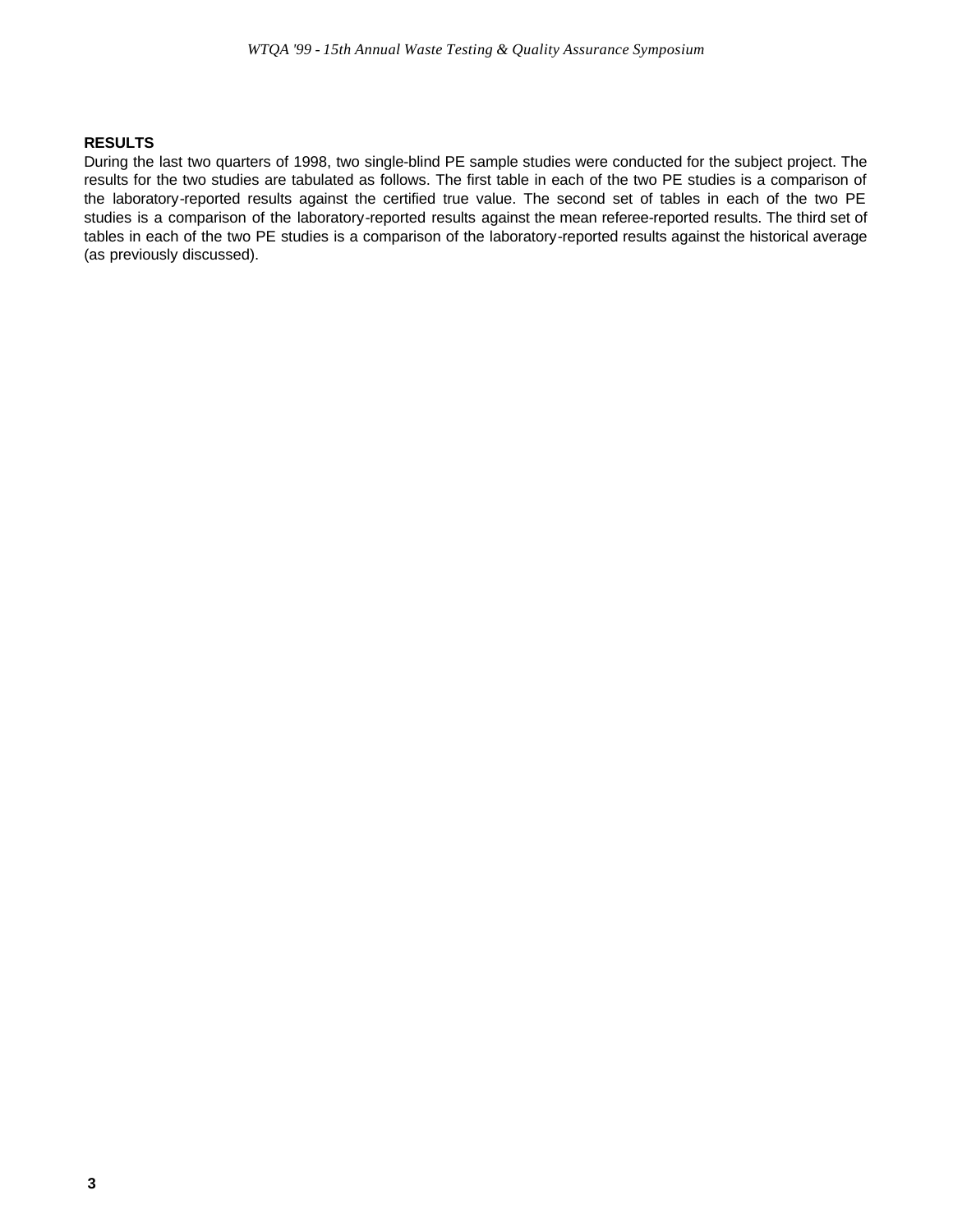|                                |             | Lab A   |         |         | Lab B   |         | Lab <sub>C</sub> |         | Lab <sub>D</sub> |         | Lab <sub>E</sub> |           | Lab <sub>F</sub> |                | Lab G   |
|--------------------------------|-------------|---------|---------|---------|---------|---------|------------------|---------|------------------|---------|------------------|-----------|------------------|----------------|---------|
| <b>Compound/Analyte</b>        | <b>True</b> | Reporte | Recover | Reporte | Recover | Reporte | Recover          | Reporte | Recover          | Reporte | Recover          | Reporte   | Recover          | <b>Reporte</b> | Recover |
| (reporting units) <sup>4</sup> | Valu        | d Value | y       | d Value | y       | d Value | y                | d Value | v                | d Value | v                | d Value   | y                | d Value        | y       |
|                                | e           |         |         |         |         |         |                  |         |                  |         |                  |           |                  |                |         |
| benzene (µg/kg)                | 50          | 43      | 86.00%  | 51      | 102.00% | 21      | 42.00%           | 26      | 52.00%           | 63      | 126.00%          | 37        | 74.00%           | 50             | 100.00% |
| 1,1,1-trichloroethane          | 75          | 62      | 82.67%  | 75      | 100.00% | 29      | 38.67%           | 33      | 44.00%           | 79      | 105.33%          | <b>ND</b> |                  | 27             | 36.00%  |
| $(\mu g/kg)$                   |             |         |         |         |         |         |                  |         |                  |         |                  |           |                  |                |         |
| 1,1,2,2-tetrachloro-           | 97          | 40      | 41.24%  | 92      | 94.85%  | 53      | 54.64%           | 76      | 78.35%           | 3       |                  | 110       | 113.40%          | 45             | 46.39%  |
| ethane $(\mu q/kg)$            |             |         |         |         |         |         |                  |         |                  |         |                  |           |                  |                |         |
| carbon tetrachloride           | 79          | 53      | 67.09%  | 71      | 89.87%  | 30      | 37.97%           | 32      | 40.51%           | 63      | 79.75%           | 53        | 67.09%           | 33             | 41.77%  |
| $(\mu g/kg)$                   |             |         |         |         |         |         |                  |         |                  |         |                  |           |                  |                |         |
| chlorobenzene (µg/kg)          | 63          | 58      | 92.06%  | 77      | 122.22% | 27      | 42.86%           | 43      | 68.25%           | 72      | 114.29%          | 82        | 130.16%          | 59             | 93.65%  |
| ethylbenzene (µg/kg)           | 25          | 24      | 96.00%  | 23      | 92.00%  | 10      | 40.00%           | 16      | 64.00%           | 31      | 124.00%          | 30        | 120.00%          | 24             | 96.00%  |
| 4-methyl-2-pentanone           | 247         | 170     | 68.83%  | 230     | 93.12%  | 190     | 76.92%           | 110     | 44.53%           | 230     | 93.12%           | 290       | 117.41%          | 82             | 33.20%  |
| $(\mu q/kq)$                   |             |         |         |         |         |         |                  |         |                  |         |                  |           |                  |                |         |
| tetrachloroethene              | 44          | 45      | 102.27% | 48      | 109.09% | 18      | 40.91%           | 18      | 40.91%           | 51      | 115.91%          | 49        | 111.36%          | 48             | 109.09% |
| $(\mu g/kg)$                   |             |         |         |         |         |         |                  |         |                  |         |                  |           |                  |                |         |
| trichloroethene (µg/kg)        | 35          | 38      | 108.57% | 57      | 162.86% | 21      | 60.00%           | 20      | 57.14%           | 69      | 197.14%          | 31        | 88.57%           | 33             | 94.29%  |
| total xylenes (µg/kg)          | 198         | 190     | 95.96%  | 260     | 131.31% | 85      | 42.93%           | 130     | 65.66%           | 230     | 116.16%          | 267       | 134.85%          | 210            | 106.06% |
| Aroclor 1248 (µg/kg)           | 342         | 55      | 16.08%  | 310     | 90.64%  | 240     | 70.18%           | 200     | 58.48%           | 270     | 78.95%           | 329       | 96.20%           | 264            | 77.19%  |
| anthracene (µg/kg)             |             | 71      |         | 880     | 25.07%  | 820     | 23.36%           | 82      |                  | 500     | 14.25%           | 470       | 13.39%           | 1,300          | 37.04%  |
|                                | 3,510       |         |         |         |         |         |                  |         |                  |         |                  |           |                  |                |         |
| chrysene (µg/kg)               |             | 490     | 24.02%  | 1,300   | 63.73%  | 560     | 27.45%           | 170     |                  | 840     | 41.18%           | 1,300     | 63.73%           | 1,500          | 73.53%  |
|                                | 2,040       |         |         |         |         |         |                  |         |                  |         |                  |           |                  |                |         |
| benzo(k)fluoranthene           |             | 590     | 22.61%  | 1,700   | 65.13%  | 660     | 25.29%           | 160     |                  | 1,400   | 53.64%           | 1,800     | 68.97%           | 2,100          | 80.46%  |
| $(\mu g/kg)$                   | 2,610       |         |         |         |         |         |                  |         |                  |         |                  |           |                  |                |         |
| benzo(a)pyrene (µg/kg)         |             | 380     |         | 1,200   | 27.46%  | 750     | 17.16%           | 180     |                  | 1,400   | 32.04%           | 1,000     | 22.88%           | 2,000          | 45.77%  |
| indeno(1,2,3-cd)pyrene         | 4,370       | 380     | 13.19%  | 1,100   | 38.19%  | 690     | 23.96%           | 180     |                  | 710     | 24.65%           | 1,800     | 62.50%           | 2,000          | 69.44%  |
|                                | 2,880       |         |         |         |         |         |                  |         |                  |         |                  |           |                  |                |         |
| $(\mu q/kg)$                   |             | 780     | 20.97%  | 2,000   | 53.76%  | 900     | 24.19%           | 370     |                  | 1,100   | 29.57%           | 2,400     | 64.52%           | 2,600          | 69.89%  |
| fluoranthene (µg/kg)           | 3,720       |         |         |         |         |         |                  |         |                  |         |                  |           |                  |                |         |
|                                |             | 1,300   | 28.26%  | 2,400   | 52.17%  | 1,500   | 32.61%           | 980     | 21.30%           | 1,800   | 39.13%           | 1,500     | 32.61%           | 2,700          | 58.70%  |
| naphthalene (µg/kg)            | 4,600       |         |         |         |         |         |                  |         |                  |         |                  |           |                  |                |         |
| antimony (mg/kg)               | 135         | 32.0    | 23.70%  | 46.9    | 34.74%  | 57.5    | 42.59%           | 66.1    | 48.96%           | 31.3    | 23.19%           | 68.4      | 50.67%           | 47.0           | 34.81%  |
| arsenic (mg/kg)                | 14.5        | 9.7     | 66.90%  | 14.7    | 101.38% | 10.9    | 75.17%           | 14.5    | 100.00%          | 14.6    | 100.69%          | 16.4      | 113.10%          | 14.4           | 99.31%  |
| barium (mg/kg)                 | 496         | 280     | 56.45%  | 451     | 90.93%  | 359     | 72.38%           | 406     | 81.85%           | 348     | 70.16%           | 476       | 95.97%           | 401            | 80.85%  |
| beryllium (mg/kg)              | 6.06        | 4.1     | 67.66%  | 5.8     | 95.71%  | 4.7     | 77.56%           | 5.9     | 97.36%           | 5.5     | 90.76%           | 6.3       | 103.96%          | 5.6            | 92.41%  |
| cadmium (mg/kg)                | 21.3        | 12      | 56.34%  | 20.5    | 96.24%  | 14.3    | 67.14%           | 18.6    | 87.32%           | 10.4    | 48.83%           | 21.0      | 98.59%           | 17.5           | 82.16%  |
| chromium (mg/kg)               | 234         | 150     | 64.10%  | 225     | 96.15%  | 182     | 77.78%           | 229     | 97.86%           | 204     | 87.18%           | 255       | 108.97%          | 220            | 94.02%  |
| lead (mg/kg)                   | 543         | 340     | 62.62%  | 505     | 93.00%  | 372     | 68.51%           | 501     | 92.27%           | 442     | 81.40%           | 555       | 102.21%          | 472            | 86.92%  |
| mercury (mg/kg)                | 36.5        | 28.0    | 76.71%  | 21.6    | 59.18%  | 20.0    | 54.79%           | 34.3    | 93.97%           | 30.7    | 84.11%           | 34.5      | 94.52%           | 30.4           | 83.29%  |
| nickel (mg/kg)                 | 292         | 150     | 51.37%  | 269     | 92.12%  | 186     | 63.70%           | 241     | 82.53%           | 186     | 63.70%           | 273       | 93.49%           | 239            | 81.85%  |
| silver (mg/kg)                 | 413         | 140     | 33.90%  | 114     | 27.60%  | 275     | 66.59%           | 344     | 83.29%           | 275     | 66.59%           | 428       | 103.63%          | 233            | 56.42%  |

**ROUND 1.** Summary of Laboratory Results and Recoveries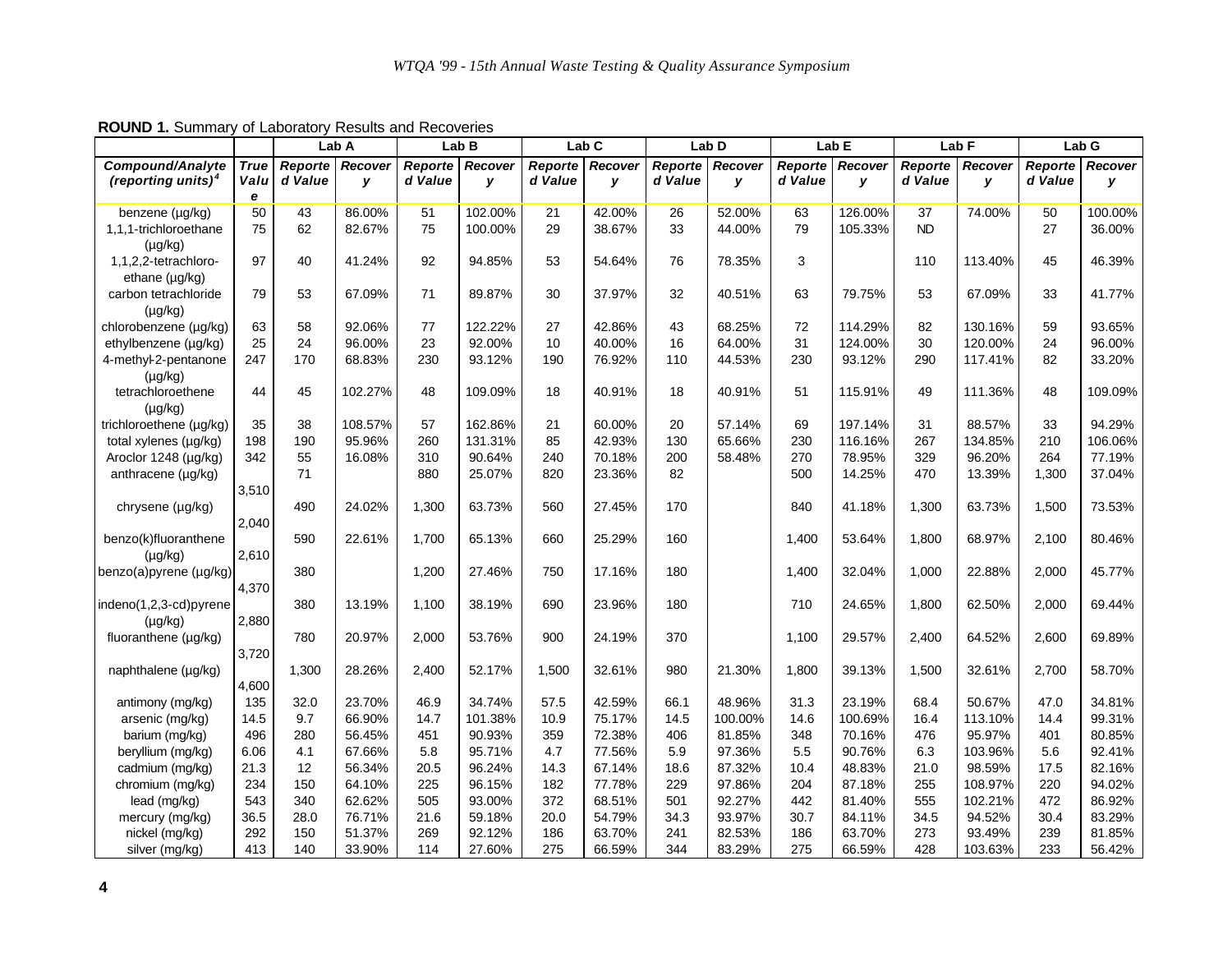| $199119 + 1991197$             |         |         | Lab A   | Carminary or Eaboratory recognic and recoveried | Lab B   |         | Lab <sub>C</sub> |         | Lab D   |         | Lab E   |                | Lab <sub>F</sub> | Lab G          |         |
|--------------------------------|---------|---------|---------|-------------------------------------------------|---------|---------|------------------|---------|---------|---------|---------|----------------|------------------|----------------|---------|
| <b>Compound/Analyte</b>        | Referee | Reporte | Recover | Reporte                                         | Recover | Reporte | Recover          | Reporte | Recover | Reporte | Recover | <b>Reporte</b> | Recover          | <b>Reporte</b> | Recover |
| (reporting units) <sup>4</sup> | Mean    | d Value | v       | d Value                                         | v       | d Value | v                | d Value | v       | d Value | v       | d Value        | v                | d Value        | v       |
| benzene (µg/kg)                | 28      | 43      | 153.57% | 51                                              | 182.14% | 21      | 75.00%           | 26      | 92.86%  | 63      | 225.00% | 37             | 132.14%          | 50             | 178.57% |
| 1,1,1-trichloroethane          | 39      | 62      | 158.97% | 75                                              | 192.31% | 29      | 74.36%           | 33      | 84.62%  | 79      | 202.56% | <b>ND</b>      |                  | 27             | 69.23%  |
| $(\mu g/kg)$                   |         |         |         |                                                 |         |         |                  |         |         |         |         |                |                  |                |         |
| 1,1,2,2-tetrachloro-           | 51      | 40      | 77.97%  | 92                                              | 179.34% | 53      | 103.31%          | 76      | 148.15% | 3       |         | 110            | 214.42%          | 45             | 87.72%  |
| ethane $(\mu q/kg)$            |         |         |         |                                                 |         |         |                  |         |         |         |         |                |                  |                |         |
| carbon tetrachloride           | 39      | 53      | 136.95% | 71                                              | 183.46% | 30      | 77.52%           | 32      | 82.69%  | 63      | 162.79% | 53             | 136.95%          | 33             | 85.27%  |
| $(\mu g/kg)$                   |         |         |         |                                                 |         |         |                  |         |         |         |         |                |                  |                |         |
| chlorobenzene (µg/kg)          | 40      | 58      | 143.92% | 77                                              | 191.07% | 27      | 67.00%           | 43      | 106.70% | 72      | 178.66% | 82             | 203.47%          | 59             | 146.40% |
| ethylbenzene (µg/kg)           | 16      | 24      | 150.00% | 23                                              | 143.75% | 10      | 62.50%           | 16      | 100.00% | 31      | 193.75% | 30             | 187.50%          | 24             | 150.00% |
| 4-methyl-2-pentanone           | 90      | 170     | 188.89% | 230                                             | 255.56% | 190     | 211.11%          | 110     | 122.22% | 230     | 255.56% | 290            | 322.22%          | 82             | 91.11%  |
| $(\mu g/kg)$                   |         |         |         |                                                 |         |         |                  |         |         |         |         |                |                  |                |         |
| tetrachloroethene              | 24      | 45      | 189.87% | 48                                              | 202.53% | 18      | 75.95%           | 18      | 75.95%  | 51      | 215.19% | 49             | 206.75%          | 48             | 202.53% |
| $(\mu g/kg)$                   |         |         |         |                                                 |         |         |                  |         |         |         |         |                |                  |                |         |
| trichloroethene (µg/kg)        | 21      | 38      | 183.57% | 57                                              | 275.36% | 21      | 101.45%          | 20      | 96.62%  | 69      | 333.33% | 31             | 149.76%          | 33             | 159.42% |
| total xylenes (µg/kg)          | 138     | 190     | 137.98% | 260                                             | 188.82% | 85      | 61.73%           | 130     | 94.41%  | 230     | 167.03% | 267            | 193.90%          | 210            | 152.51% |
| Aroclor 1248 (µg/kg)           | 242     | 55      | 22.73%  | 310                                             | 128.10% | 240     | 99.17%           | 200     | 82.64%  | 270     | 111.57% | 329            | 135.95%          | 264            | 109.09% |
| anthracene (µg/kg)             | 820     | 71      |         | 880                                             | 107.32% | 820     | 100.00%          | 82      | 10.00%  | 500     | 60.98%  | 470            | 57.32%           | 1,300          | 158.54% |
| chrysene (µg/kg)               | 1.447   | 490     | 33.86%  | 1,300                                           | 89.84%  | 560     | 38.70%           | 170     | 11.75%  | 840     | 58.05%  | 1,300          | 89.84%           | 1,500          | 103.66% |
| benzo(k)fluoranthene           | 1,737   | 590     | 33.97%  | 1,700                                           | 97.87%  | 660     | 38.00%           | 160     |         | 1,400   | 80.60%  | 1,800          | 103.63%          | 2,100          | 120.90% |
| $(\mu g/kg)$                   |         |         |         |                                                 |         |         |                  |         |         |         |         |                |                  |                |         |
| benzo(a)pyrene                 | 1,755   | 380     | 21.65%  | 1,200                                           | 68.38%  | 750     | 42.74%           | 180     | 10.26%  | 1,400   | 79.77%  | 1,000          | 56.98%           | 2,000          | 113.96% |
| $(\mu g/kg)$                   |         |         |         |                                                 |         |         |                  |         |         |         |         |                |                  |                |         |
| indeno $(1,2,3$ -              | 1,575   | 380     | 24.13%  | 1,100                                           | 69.84%  | 690     | 43.81%           | 180     | 11.43%  | 710     | 45.08%  | 1,800          | 114.29%          | 2,000          | 126.98% |
| cd)pyrene (µg/kg)              |         |         |         |                                                 |         |         |                  |         |         |         |         |                |                  |                |         |
| fluoranthene (µg/kg)           | 2,250   | 780     | 34.67%  | 2,000                                           | 88.89%  | 900     | 40.00%           | 370     | 16.44%  | 1,100   | 48.89%  | 2,400          | 106.67%          | 2,600          | 115.56% |
| naphthalene (µg/kg)            | 2,325   | 1,300   | 55.91%  | 2,400                                           | 103.23% | 1,500   | 64.52%           | 980     | 42.15%  | 1,800   | 77.42%  | 1,500          | 64.52%           | 2,700          | 116.13% |
| antimony (mg/kg)               | 47      | 32.0    | 68.09%  | 46.9                                            | 99.79%  | 57.5    | 122.34%          | 66.1    | 140.64% | 31.3    | 66.60%  | 68.4           | 145.53%          | 47.0           | 100.00% |
| arsenic (mg/kg)                | 12.1    | 9.7     | 80.17%  | 14.7                                            | 121.49% | 10.9    | 90.08%           | 14.5    | 119.83% | 14.6    | 120.66% | 16.4           | 135.54%          | 14.4           | 119.01% |
| barium (mg/kg)                 | 402     | 280     | 69.65%  | 451                                             | 112.19% | 359     | 89.30%           | 406     | 101.00% | 348     | 86.57%  | 476            | 118.41%          | 401            | 99.75%  |
| beryllium (mg/kg)              | 5.40    | 4.1     | 75.93%  | 5.8                                             | 107.41% | 4.7     | 87.04%           | 5.9     | 109.26% | 5.5     | 101.85% | 6.3            | 116.67%          | 5.6            | 103.70% |
| cadmium (mg/kg)                | 15.2    | 12      | 78.95%  | 20.5                                            | 134.87% | 14.3    | 94.08%           | 18.6    | 122.37% | 10.4    | 68.42%  | 21.0           | 138.16%          | 17.5           | 115.13% |
| chromium (mg/kg)               | 194     | 150     | 77.32%  | 225                                             | 115.98% | 182     | 93.81%           | 229     | 118.04% | 204     | 105.15% | 255            | 131.44%          | 220            | 113.40% |
| lead (mg/kg)                   | 476     | 340     | 71.37%  | 505                                             | 106.00% | 372     | 78.09%           | 501     | 105.16% | 442     | 92.78%  | 555            | 116.50%          | 472            | 99.08%  |
| mercury (mg/kg)                | 34.5    | 28.0    | 81.16%  | 21.6                                            | 62.61%  | 20.0    | 57.97%           | 34.3    | 99.42%  | 30.7    | 88.99%  | 34.5           | 100.00%          | 30.4           | 88.12%  |
| nickel (mg/kg)                 | 208     | 150     | 72.18%  | 269                                             | 129.45% | 186     | 89.51%           | 241     | 115.98% | 186     | 89.51%  | 273            | 131.38%          | 239            | 115.01% |
| silver (mg/kg)                 | 190     | 140     | 73.53%  | 114                                             | 59.87%  | 275     | 144.43%          | 344     | 180.67% | 275     | 144.43% | 428            | 224.79%          | 233            | 122.37% |

**ROUND 1 (Cont.)** Summary of Laboratory Results and Recoveries

NOTE:

ND - Not Detected.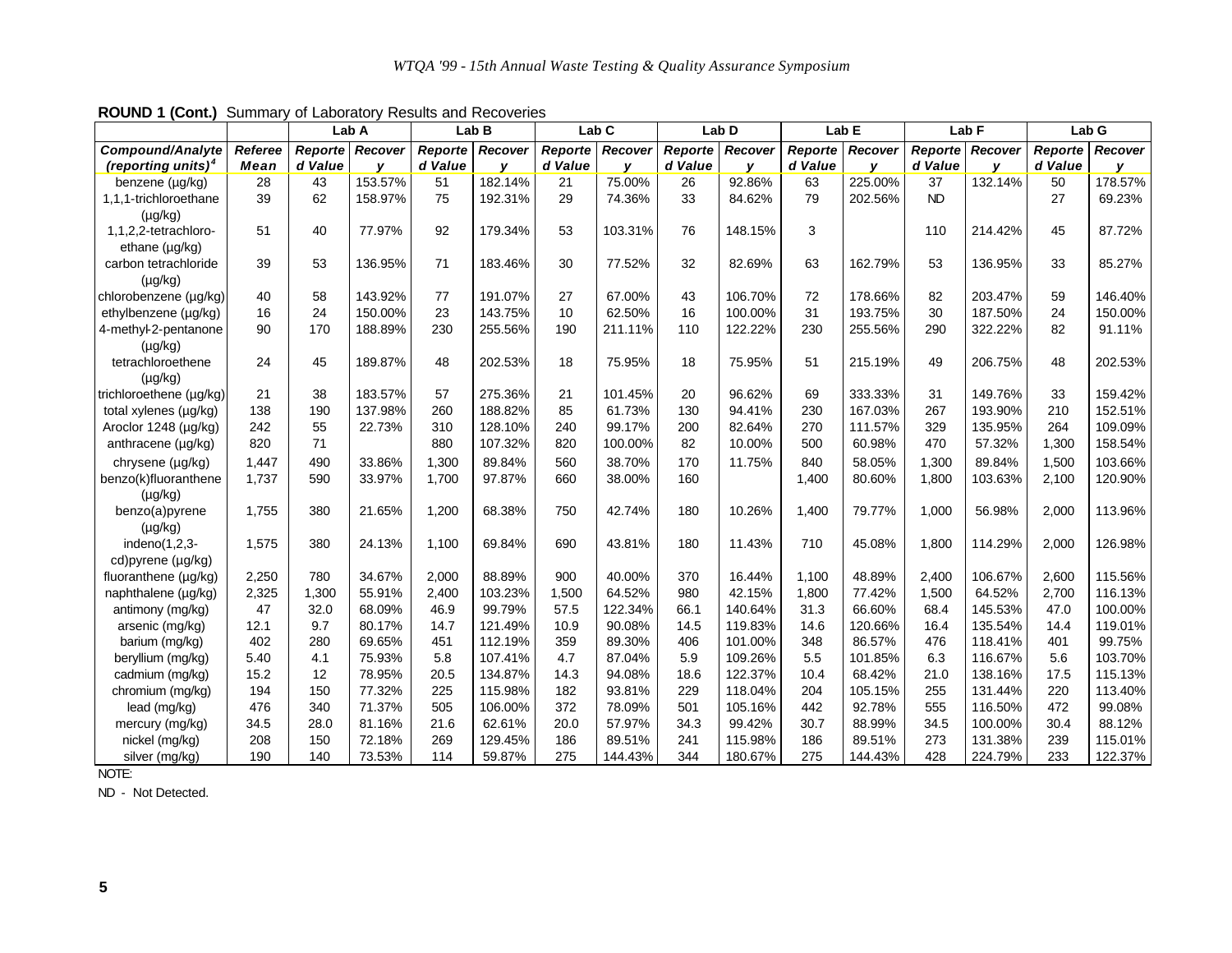| <b>Noting 1</b> ( <b>Solid</b> , Californially of Editorially Robalto dira Robertonco |                 |         | Lab A   |         | Lab B   | Lab <sub>C</sub> |         |         | Lab D   |         | Lab E   |           | Lab F   |         | Lab G   |
|---------------------------------------------------------------------------------------|-----------------|---------|---------|---------|---------|------------------|---------|---------|---------|---------|---------|-----------|---------|---------|---------|
| <b>Compound/Analyte</b>                                                               | <b>Historic</b> | Reporte | Recover | Reporte | Recover | Reporte          | Recover | Reporte | Recover | Reporte | Recover | Reporte   | Recover | Reporte | Recover |
| (reporting units) <sup>4</sup>                                                        | al              | d Value | У       | d Value | y       | d Value          | у       | d Value | y       | d Value | У       | d Value   | y       | d Value | У       |
|                                                                                       | Average         |         |         |         |         |                  |         |         |         |         |         |           |         |         |         |
| benzene (µg/kg)                                                                       | 51              | 43      | 84.81%  | 51      | 100.59% | 21               | 41.42%  | 26      | 51.28%  | 63      | 124.26% | 37        | 72.98%  | 50      | 98.62%  |
| 1,1,1-trichloroethane                                                                 | 76              | 62      | 82.01%  | 75      | 99.21%  | 29               | 38.36%  | 33      | 43.65%  | 79      | 104.50% | <b>ND</b> |         | 27      | 35.71%  |
| $(\mu g/kg)$                                                                          |                 |         |         |         |         |                  |         |         |         |         |         |           |         |         |         |
| 1,1,2,2-tetrachloro-                                                                  | 100             | 40      | 40.20%  | 92      | 92.46%  | 53               | 53.27%  | 76      | 76.38%  | 3       |         | 110       | 110.55% | 45      | 45.23%  |
| ethane (µg/kg)                                                                        |                 |         |         |         |         |                  |         |         |         |         |         |           |         |         |         |
| carbon tetrachloride                                                                  | 80              | 53      | 66.08%  | 71      | 88.53%  | 30               | 37.41%  | 32      | 39.90%  | 63      | 78.55%  | 53        | 66.08%  | 33      | 41.15%  |
| $(\mu g/kg)$                                                                          |                 |         |         |         |         |                  |         |         |         |         |         |           |         |         |         |
| chlorobenzene                                                                         | 65              | 58      | 89.37%  | 77      | 118.64% | 27               | 41.60%  | 43      | 66.26%  | 72      | 110.94% | 82        | 126.35% | 59      | 90.91%  |
| $(\mu g/kg)$                                                                          |                 |         |         |         |         |                  |         |         |         |         |         |           |         |         |         |
| ethylbenzene (µg/kg)                                                                  | 26              | 24      | 92.66%  | 23      | 88.80%  | 10               | 38.61%  | 16      | 61.78%  | 31      | 119.69% | 30        | 115.83% | 24      | 92.66%  |
| 4-methyl-2-pentanone                                                                  | 264             | 170     | 64.39%  | 230     | 87.12%  | 190              | 71.97%  | 110     | 41.67%  | 230     | 87.12%  | 290       | 109.85% | 82      | 31.06%  |
| $(\mu g/kg)$                                                                          |                 |         |         |         |         |                  |         |         |         |         |         |           |         |         |         |
| tetrachloroethene                                                                     | 45              | 45      | 99.12%  | 48      | 105.73% | 18               | 39.65%  | 18      | 39.65%  | 51      | 112.33% | 49        | 107.93% | 48      | 105.73% |
| $(\mu g/kg)$                                                                          |                 |         |         |         |         |                  |         |         |         |         |         |           |         |         |         |
| trichloroethene                                                                       | 34              | 38      | 111.44% | 57      | 167.16% | 21               | 61.58%  | 20      | 58.65%  | 69      | 202.35% | 31        | 90.91%  | 33      | 96.77%  |
| $(\mu g/kg)$                                                                          |                 |         |         |         |         |                  |         |         |         |         |         |           |         |         |         |
| total xylenes (µg/kg)                                                                 | 207             | 190     | 91.79%  | 260     | 125.60% | 85               | 41.06%  | 130     | 62.80%  | 230     | 111.11% | 267       | 128.99% | 210     | 101.45% |
| Aroclor 1248 (µg/kg)                                                                  | 287             | 55      | 19.16%  | 310     | 108.01% | 240              | 83.62%  | 200     | 69.69%  | 270     | 94.08%  | 329       | 114.63% | 264     | 91.99%  |
| anthracene (µg/kg)                                                                    | 1,820           | 71      |         | 880     | 48.35%  | 820              | 45.05%  | 82      |         | 500     | 27.47%  | 470       | 25.82%  | 1,300   | 71.43%  |
| chrysene (µg/kg)                                                                      | 1,510           | 490     | 32.45%  | 1,300   | 86.09%  | 560              | 37.09%  | 170     | 11.26%  | 840     | 55.63%  | 1,300     | 86.09%  | 1,500   | 99.34%  |
| benzo(k)fluoranthene                                                                  | 1,920           | 590     | 30.73%  | 1,700   | 88.54%  | 660              | 34.38%  | 160     |         | 1,400   | 72.92%  | 1,800     | 93.75%  | 2,100   | 109.38% |
| $(\mu g/kg)$                                                                          |                 |         |         |         |         |                  |         |         |         |         |         |           |         |         |         |
| benzo(a)pyrene                                                                        | 2,590           | 380     | 14.67%  | 1,200   | 46.33%  | 750              | 28.96%  | 180     |         | 1,400   | 54.05%  | 1,000     | 38.61%  | 2,000   | 77.22%  |
| $(\mu g/kg)$                                                                          |                 |         |         |         |         |                  |         |         |         |         |         |           |         |         |         |
| indeno $(1,2,3$ -                                                                     | 2,330           | 380     | 16.31%  | 1,100   | 47.21%  | 690              | 29.61%  | 180     |         | 710     | 30.47%  | 1,800     | 77.25%  | 2,000   | 85.84%  |
| cd)pyrene (µg/kg)                                                                     |                 |         |         |         |         |                  |         |         |         |         |         |           |         |         |         |
| fluoranthene (µg/kg)                                                                  | 2,610           | 780     | 29.89%  | 2,000   | 76.63%  | 900              | 34.48%  | 370     | 14.18%  | 1,100   | 42.15%  | 2,400     | 91.95%  | 2,600   | 99.62%  |
| naphthalene (µg/kg)                                                                   | 2,460           | 1,300   | 52.85%  | 2,400   | 97.56%  | 1,500            | 60.98%  | 980     | 39.84%  | 1,800   | 73.17%  | 1,500     | 60.98%  | 2,700   | 109.76% |
| antimony (mg/kg)                                                                      | 42              | 32.0    | 76.19%  | 46.9    | 111.67% | 57.5             | 136.90% | 66.1    | 157.38% | 31.3    | 74.52%  | 68.4      | 162.86% | 47.0    | 111.90% |
| arsenic (mg/kg)                                                                       | 12.0            | 9.7     | 80.83%  | 14.7    | 122.50% | 10.9             | 90.83%  | 14.5    | 120.83% | 14.6    | 121.67% | 16.4      | 136.67% | 14.4    | 120.00% |
| barium (mg/kg)                                                                        | 451             | 280     | 62.08%  | 451     | 100.00% | 359              | 79.60%  | 406     | 90.02%  | 348     | 77.16%  | 476       | 105.54% | 401     | 88.91%  |
| beryllium (mg/kg)                                                                     | 5.01            | 4.1     | 81.84%  | 5.8     | 115.77% | 4.7              | 93.81%  | 5.9     | 117.76% | 5.5     | 109.78% | 6.3       | 125.75% | 5.6     | 111.78% |
| cadmium (mg/kg)                                                                       | 18.1            | 12      | 66.30%  | 20.5    | 113.26% | 14.3             | 79.01%  | 18.6    | 102.76% | 10.4    | 57.46%  | 21.0      | 116.02% | 17.5    | 96.69%  |
| chromium (mg/kg)                                                                      | 220             | 150     | 68.18%  | 225     | 102.27% | 182              | 82.73%  | 229     | 104.09% | 204     | 92.73%  | 255       | 115.91% | 220     | 100.00% |
| lead (mg/kg)                                                                          | 479             | 340     | 70.98%  | 505     | 105.43% | 372              | 77.66%  | 501     | 104.59% | 442     | 92.28%  | 555       | 115.87% | 472     | 98.54%  |
| mercury (mg/kg)                                                                       | 28.0            | 28.0    | 100.00% | 21.6    | 77.14%  | 20.0             | 71.43%  | 34.3    | 122.50% | 30.7    | 109.64% | 34.5      | 123.21% | 30.4    | 108.57% |
| nickel (mg/kg)                                                                        | 249             | 150     | 60.24%  | 269     | 108.03% | 186              | 74.70%  | 241     | 96.79%  | 186     | 74.70%  | 273       | 109.64% | 239     | 95.98%  |
| silver (mg/kg)                                                                        | 340             | 140     | 41.18%  | 114     | 33.53%  | 275              | 80.88%  | 344     | 101.18% | 275     | 80.88%  | 428       | 125.88% | 233     | 68.53%  |

**ROUND 1 (Cont.)** Summary of Laboratory Results and Recoveries

NOTE:

ND - Not Detected.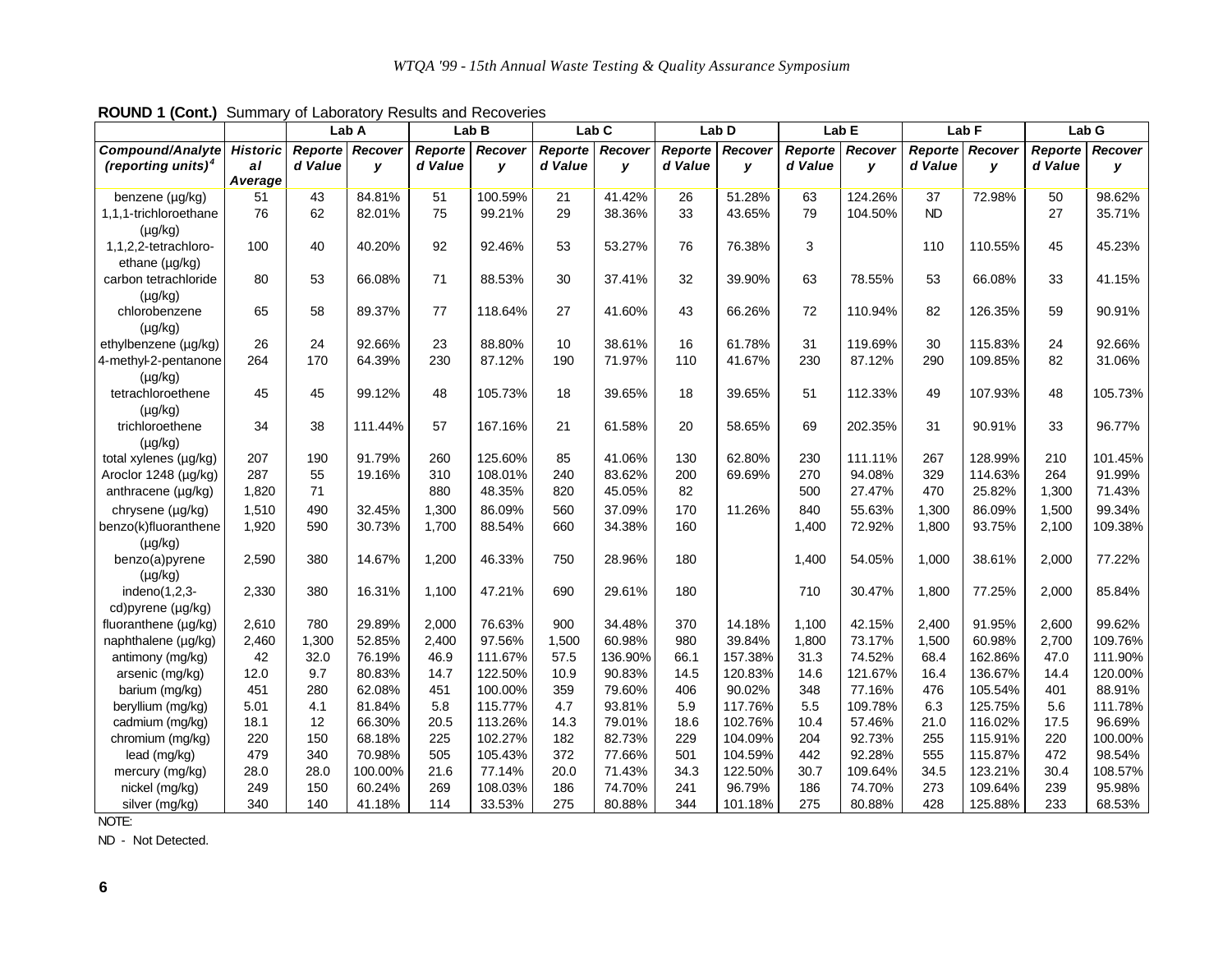|                                |             | Lab A           |              | Lab <sub>B</sub> |         | Lab <sub>C</sub>       |              |                 | Lab D  | Lab <sub>E</sub> |                        | Lab <sub>F</sub> |              |                | Lab G    |
|--------------------------------|-------------|-----------------|--------------|------------------|---------|------------------------|--------------|-----------------|--------|------------------|------------------------|------------------|--------------|----------------|----------|
| Compound/Analyte               | <b>True</b> | Reporte Recover |              | Reporte          | Recover | <b>Reporte Recover</b> |              | Reporte Recover |        |                  | <b>Reporte Recover</b> | Reporte Recover  |              | <b>Reporte</b> | Recovery |
| (reporting units) <sup>4</sup> | Value       | d Value         | $\mathbf{v}$ | d Value          |         | d Value                | $\mathbf{v}$ | d Value         |        | d Value          | $\mathbf v$            | d Value          | $\mathbf{v}$ | d Value        |          |
| benzene (µg/kg)                | 149         | 100             | 67.11%       | 84               | 56.38%  | 46                     | 30.87%       | 110             | 73.83% | 120              | 80.54%                 | 76               | 51.01%       | 88             | 59.06%   |
| chlorobenzene (µg/kg)          | 44          | 38              | 85.78%       | 31               | 69.98%  | 24                     | 54.18%       | 36              | 81.26% | 37               | 83.52%                 | 28               | 63.21%       | 32             | 72.23%   |
| 1,2-dichloroethane             | 78          | 68              | 87.63%       | 51               | 65.72%  | 34                     | 43.81%       | 68              | 87.63% | 74               | 95.36%                 | 51               | 65.72%       | 54             | 69.59%   |
| $(\mu g/kg)$                   |             |                 |              |                  |         |                        |              |                 |        |                  |                        |                  |              |                |          |
| ethylbenzene (µg/kg)           | 108         | 87              | 80.56%       | 67               | 62.04%  | 44                     | 40.74%       | 86              | 79.63% | 85               | 78.70%                 | 68               | 62.96%       | 70             | 64.81%   |
| tetrachloroethene              | 61          | 42              | 68.63%       | 33               | 53.92%  | 16                     | 26.14%       | 30              | 49.02% | 37               | 60.46%                 | 21               | 34.31%       | 33             | 53.92%   |
| $(\mu g/kg)$                   |             |                 |              |                  |         |                        |              |                 |        |                  |                        |                  |              |                |          |
| toluene (µg/kg)                | 89          | 69              | 77.44%       | 58               | 65.10%  | 37                     | 41.53%       | 72              | 80.81% | 72               | 80.81%                 | 57               | 63.97%       | 57             | 63.97%   |
| 1,1,2-trichloroethane          | 53          | 52              | 98.30%       | 41               | 77.50%  | 32                     | 60.49%       | 51              | 96.41% | 46               | 86.96%                 | 38               | 71.83%       | 38             | 71.83%   |
| $(\mu g/kg)$                   |             |                 |              |                  |         |                        |              |                 |        |                  |                        |                  |              |                |          |
| trichloroethene (µg/kg)        | 129         | 88              | 68.22%       | 69               | 53.49%  | 33                     | 25.58%       | 83              | 64.34% | 90               | 69.77%                 | 61               | 47.29%       | 73             | 56.59%   |
| total xylenes (µg/kg)          | 328         | 260             | 79.27%       | 200              | 60.98%  | 140                    | 42.68%       | 240             | 73.17% | 250              | 76.22%                 | 210              | 64.02%       | 210            | 64.02%   |
| Aroclor 1254 (µg/kg)           | 181         | 150             | 82.87%       | 130              | 71.82%  | 160                    | 88.40%       | 110             | 60.77% | 130              | 71.82%                 | 140              | 77.35%       | 170            | 93.92%   |
| benzo(b)fluroanthene           | 4,240       | 3600            | 84.91%       | 2700             | 63.68%  | 3500                   | 82.55%       | 670             | 15.80% | 2900             | 68.40%                 | 5.000            | 117.92%      | 3100           | 73.11%   |
| $(\mu g/kg)$                   |             |                 |              |                  |         |                        |              |                 |        |                  |                        |                  |              |                |          |
| benzo(k)fluoranthene           | 1,910       | 1600            | 83.77%       | 1,200            | 62.83%  | 1400                   | 73.30%       | 350             | 18.32% | 1,500            | 78.53%                 | 2.100            | 109.95%      | 1,400          | 73.30%   |
| $(\mu g/kg)$                   |             |                 |              |                  |         |                        |              |                 |        |                  |                        |                  |              |                |          |
| benzo(a)pyrene                 | 4,170       | 2900            | 69.54%       | 2,200            | 52.76%  | 2300                   | 55.16%       | 470             | 11.27% | 2,500            | 59.95%                 | 3,800            | 91.13%       | 2,500          | 59.95%   |
| $(\mu g/kg)$                   |             |                 |              |                  |         |                        |              |                 |        |                  |                        |                  |              |                |          |
| chrysene (µg/kg)               | 2,420       | 2300            | 95.04%       | 1,700            | 70.25%  | 1700                   | 70.25%       | 490             | 20.25% | 1700             | 70.25%                 | 2,700            | 111.57%      | 1,800          | 74.38%   |
| fluorene (µg/kg)               | 3,290       | 2800            | 85.11%       | 2,300            | 69.91%  | 3000                   | 91.19%       | 740             | 22.49% | 2,800            | 85.11%                 | 3,300            | 100.30%      | 2,600          | 79.03%   |
| naphthalene (µg/kg)            | 3,780       | 2,400           | 63.49%       | 2,100            | 55.56%  | 2.100                  | 55.56%       | 1000            | 26.46% | 2.100            | 55.56%                 | 2,300            | 60.85%       | 2,300          | 60.85%   |
| phenanthrene (µg/kg)           | 1,570       | 1400            | 89.17%       | 1,100            | 70.06%  | 1400                   | 89.17%       | 380             | 24.20% | 1,400            | 89.17%                 | 1.600            | 101.91%      | 1,200          | 76.43%   |
| pyrene (µg/kg)                 | 4,940       | 3900            | 78.95%       | 2,700            | 54.66%  | 4100                   | 83.00%       | 1400            | 28.34% | 3,600            | 72.87%                 | 5,500            | 111.34%      | 3,500          | 70.85%   |
| antimony (mg/kg)               | 65          | 0.0             |              | 58.3             | 90.11%  | 12.2                   | 18.86%       | 19.4            | 29.98% | 24               | 37.09%                 | 24.2             | 37.40%       | 27.7           | 42.81%   |
| arsenic (mg/kg)                | 23.2        | 21              | 90.52%       | 23.8             | 102.59% | 21.7                   | 93.53%       | 21.1            | 90.95% | 20.8             | 89.66%                 | 21.8             | 93.97%       | 24.2           | 104.31%  |
| barium (mg/kg)                 | 385         | 330             | 85.71%       | 351              | 91.17%  | 331                    | 85.97%       | 346             | 89.87% | 255              | 66.23%                 | 413              | 107.27%      | 336            | 87.27%   |
| beryllium (mg/kg)              | 18.20       | 15              | 82.42%       | 17.3             | 95.05%  | 16.6                   | 91.21%       | 16.8            | 92.31% | 11.9             | 65.38%                 | 19.0             | 104.40%      | 18.1           | 99.45%   |
| cadmium (mg/kg)                | 19.4        | 16              | 82.47%       | 19.4             | 100.00% | 16.7                   | 86.08%       | 17.6            | 90.72% | 5.8              | 29.90%                 | 23.3             | 120.10%      | 18.4           | 94.85%   |
| chromium (mg/kg)               | 191         | 160             | 83.77%       | 190              | 99.48%  | 169                    | 88.48%       | 178             | 93.19% | 190              | 99.48%                 | 181              | 94.76%       | 197            | 103.14%  |
| lead (mg/kg)                   | 511         | 410             | 80.23%       | 494              | 96.67%  | 426                    | 83.37%       | 448             | 87.67% | 391              | 76.52%                 | 519              | 101.57%      | 480            | 93.93%   |
| mercury (mg/kg)                | 25.0        | 17.0            | 68.00%       | 15.7             | 62.80%  | 24.7                   | 98.80%       | 21.8            | 87.20% | 18.4             | 73.60%                 | 27.5             | 110.00%      | 25.9           | 103.60%  |
| nickel (mg/kg)                 | 222         | 170             | 76.58%       | 206              | 92.79%  | 186                    | 83.78%       | 198             | 89.19% | 66.8             | 30.09%                 | 272              | 122.52%      | 219            | 98.65%   |
| silver (mg/kg)                 | 391         | 130             | 33.25%       | 164              | 41.94%  | 326                    | 83.38%       | 339             | 86.70% | 208              | 53.20%                 | 333              | 85.17%       | 361            | 92.33%   |

**ROUND 2.** Summary of Laboratory Results and Recoveries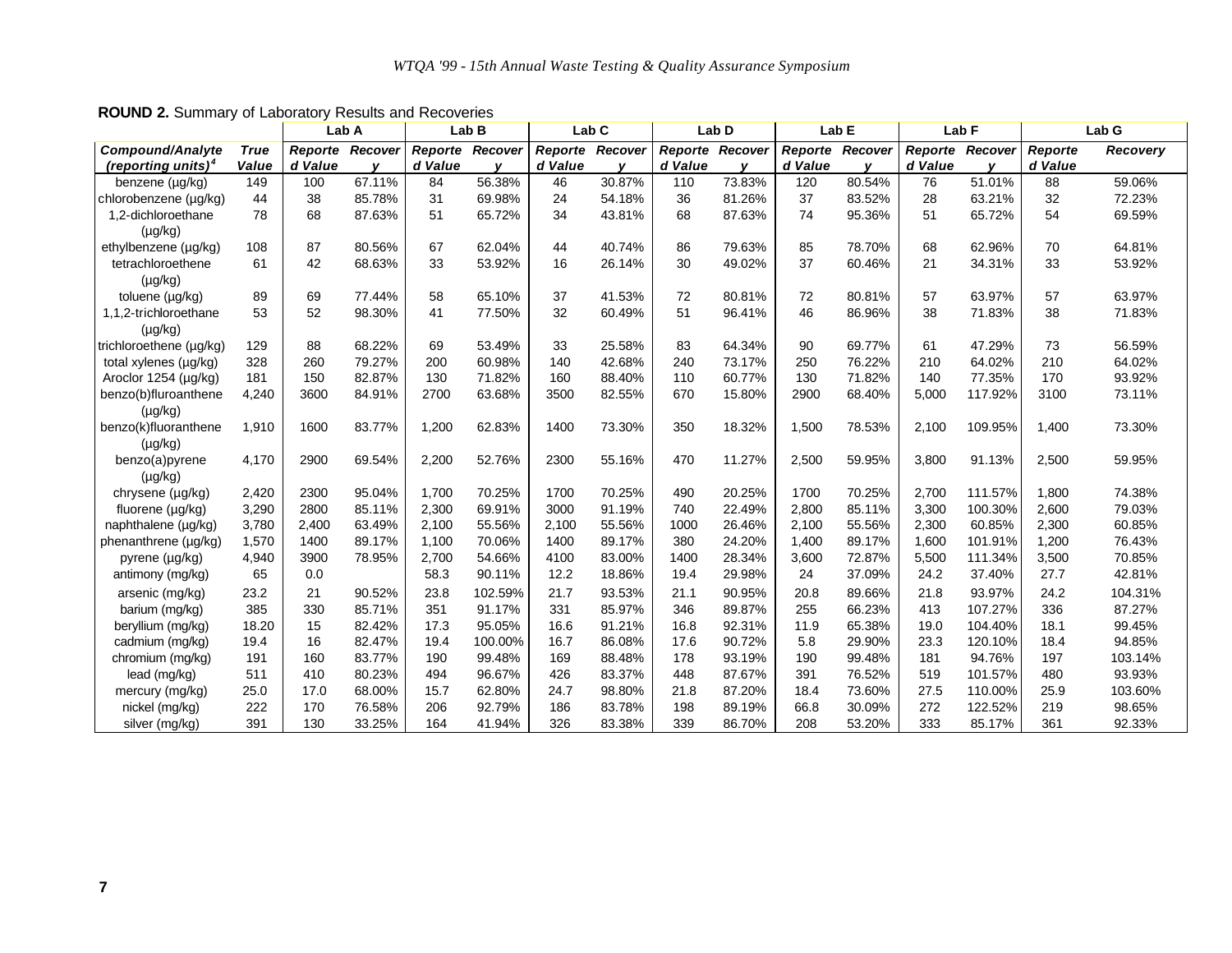|                                  |         |         | Lab A                  |         | Lab B   |         | Lab C           |                 | Lab <sub>D</sub> |         | Lab <sub>E</sub> | Lab F   |                 | Lab G   |          |
|----------------------------------|---------|---------|------------------------|---------|---------|---------|-----------------|-----------------|------------------|---------|------------------|---------|-----------------|---------|----------|
| <b>Compound/Analyte Historic</b> |         |         | <b>Reporte Recover</b> | Reporte | Recover |         | Reporte Recover | Reporte Recover |                  |         | Reporte Recover  |         | Reporte Recover | Reporte | Recovery |
| (reporting units) <sup>4</sup>   | al      | d Value | y                      | d Value | y       | d Value | y               | d Value         | y                | d Value | y                | d Value | y               | d Value |          |
|                                  | Average |         |                        |         |         |         |                 |                 |                  |         |                  |         |                 |         |          |
| benzene (µg/kg)                  | 152     | 100     | 65.79%                 | 84      | 55.26%  | 46      | 30.26%          | 110             | 72.37%           | 120     | 78.95%           | 76      | 50.00%          | 88      | 57.89%   |
| chlorobenzene                    | 45      | 38      | 83.70%                 | 31      | 68.28%  | 24      | 52.86%          | 36              | 79.30%           | 37      | 81.50%           | 28      | 61.67%          | 32      | 70.48%   |
| $(\mu g/kg)$                     |         |         |                        |         |         |         |                 |                 |                  |         |                  |         |                 |         |          |
| 1.2-dichloroethane               | 80      | 68      | 85.53%                 | 51      | 64.15%  | 34      | 42.77%          | 68              | 85.53%           | 74      | 93.08%           | 51      | 64.15%          | 54      | 67.92%   |
| $(\mu g/kg)$                     |         |         |                        |         |         |         |                 |                 |                  |         |                  |         |                 |         |          |
| ethylbenzene (µq/kg)             | 112     | 87      | 77.68%                 | 67      | 59.82%  | 44      | 39.29%          | 86              | 76.79%           | 85      | 75.89%           | 68      | 60.71%          | 70      | 62.50%   |
| tetrachloroethene                | 63      | 42      | 66.88%                 | 33      | 52.55%  | 16      | 25.48%          | 30              | 47.77%           | 37      | 58.92%           | 21      | 33.44%          | 33      | 52.55%   |
| $(\mu g/kg)$                     |         |         |                        |         |         |         |                 |                 |                  |         |                  |         |                 |         |          |
| toluene (µg/kg)                  | 90      | 69      | 76.41%                 | 58      | 64.23%  | 37      | 40.97%          | 72              | 79.73%           | 72      | 79.73%           | 57      | 63.12%          | 57      | 63.12%   |
| 1,1,2-trichloroethane            | 55      | 52      | 94.89%                 | 41      | 74.82%  | 32      | 58.39%          | 51              | 93.07%           | 46      | 83.94%           | 38      | 69.34%          | 38      | 69.34%   |
| $(\mu g/kg)$                     |         |         |                        |         |         |         |                 |                 |                  |         |                  |         |                 |         |          |
| trichloroethene                  | 127     | 88      | 69.29%                 | 69      | 54.33%  | 33      | 25.98%          | 83              | 65.35%           | 90      | 70.87%           | 61      | 48.03%          | 73      | 57.48%   |
| $(\mu g/kg)$                     |         |         |                        |         |         |         |                 |                 |                  |         |                  |         |                 |         |          |
| total xylenes (µg/kg)            | 342     | 260     | 76.02%                 | 200     | 58.48%  | 140     | 40.94%          | 240             | 70.18%           | 250     | 73.10%           | 210     | 61.40%          | 210     | 61.40%   |
| Aroclor 1254 (µg/kg)             | 150     | 150     | 100.00%                | 130     | 86.67%  | 160     | 106.67%         | 110             | 73.33%           | 130     | 86.67%           | 140     | 93.33%          | 170     | 113.33%  |
| benzo(b)fluroanthene             | 2,780   | 3600    | 129.50%                | 2700    | 97.12%  | 3500    | 125.90%         | 670             | 24.10%           | 2900    | 104.32%          | 5,000   | 179.86%         | 3100    | 111.51%  |
| $(\mu g/kg)$                     |         |         |                        |         |         |         |                 |                 |                  |         |                  |         |                 |         |          |
| benzo(k)fluoranthene             | 1,470   | 1600    | 108.84%                | 1,200   | 81.63%  | 1400    | 95.24%          | 350             | 23.81%           | 1,500   | 102.04%          | 2,100   | 142.86%         | 1,400   | 95.24%   |
| $(\mu g/kg)$                     |         |         |                        |         |         |         |                 |                 |                  |         |                  |         |                 |         |          |
| benzo(a)pyrene                   | 2,470   | 2900    | 117.41%                | 2,200   | 89.07%  | 2300    | 93.12%          | 470             | 19.03%           | 2,500   | 101.21%          | 3,800   | 153.85%         | 2,500   | 101.21%  |
| $(\mu g/kg)$                     |         |         |                        |         |         |         |                 |                 |                  |         |                  |         |                 |         |          |
| chrysene (µg/kg)                 | 1,840   | 2300    | 125.00%                | 1,700   | 92.39%  | 1700    | 92.39%          | 490             | 26.63%           | 1700    | 92.39%           | 2,700   | 146.74%         | 1,800   | 97.83%   |
| fluorene (µg/kg)                 | 2,240   | 2800    | 125.00%                | 2,300   | 102.68% | 3000    | 133.93%         | 740             | 33.04%           | 2.800   | 125.00%          | 3.300   | 147.32%         | 2.600   | 116.07%  |
| naphthalene (µg/kg)              | 2,150   | 2,400   | 111.63%                | 2,100   | 97.67%  | 2,100   | 97.67%          | 1000            | 46.51%           | 2,100   | 97.67%           | 2,300   | 106.98%         | 2,300   | 106.98%  |
| phenanthrene (µg/kg)             | 1,140   | 1400    | 122.81%                | 1.100   | 96.49%  | 1400    | 122.81%         | 380             | 33.33%           | 1,400   | 122.81%          | 1,600   | 140.35%         | 1.200   | 105.26%  |
| pyrene (µg/kg)                   | 3,550   | 3900    | 109.86%                | 2,700   | 76.06%  | 4100    | 115.49%         | 1400            | 39.44%           | 3,600   | 101.41%          | 5,500   | 154.93%         | 3,500   | 98.59%   |
| antimony (mg/kg)                 | 21      | 0.0     |                        | 58.3    | 276.30% | 12.2    | 57.82%          | 19.4            | 91.94%           | 24      | 113.74%          | 24.2    | 114.69%         | 27.7    | 131.28%  |
| arsenic (mg/kg)                  | 19.3    | 21      | 108.81%                | 23.8    | 123.32% | 21.7    | 112.44%         | 21.1            | 109.33%          | 20.8    | 107.77%          | 21.8    | 112.95%         | 24.2    | 125.39%  |
| barium (mg/kg)                   | 350     | 330     | 94.29%                 | 351     | 100.29% | 331     | 94.57%          | 346             | 98.86%           | 255     | 72.86%           | 413     | 118.00%         | 336     | 96.00%   |
| beryllium (mg/kg)                | 15.00   | 15      | 100.00%                | 17.3    | 115.33% | 16.6    | 110.67%         | 16.8            | 112.00%          | 11.9    | 79.33%           | 19.0    | 126.67%         | 18.1    | 120.67%  |
| cadmium (mg/kg)                  | 16.5    | 16      | 96.97%                 | 19.4    | 117.58% | 16.7    | 101.21%         | 17.6            | 106.67%          | 5.8     | 35.15%           | 23.3    | 141.21%         | 18.4    | 111.52%  |
| chromium (mg/kg)                 | 180     | 160     | 88.89%                 | 190     | 105.56% | 169     | 93.89%          | 178             | 98.89%           | 190     | 105.56%          | 181     | 100.56%         | 197     | 109.44%  |
| lead (mg/kg)                     | 451     | 410     | 90.91%                 | 494     | 109.53% | 426     | 94.46%          | 448             | 99.33%           | 391     | 86.70%           | 519     | 115.08%         | 480     | 106.43%  |
| mercury (mg/kg)                  | 19.2    | 17.0    | 88.54%                 | 15.7    | 81.77%  | 24.7    | 128.65%         | 21.8            | 113.54%          | 18.4    | 95.83%           | 27.5    | 143.23%         | 25.9    | 134.90%  |
| nickel (mg/kg)                   | 190     | 170     | 89.47%                 | 206     | 108.42% | 186     | 97.89%          | 198             | 104.21%          | 66.8    | 35.16%           | 272     | 143.16%         | 219     | 115.26%  |
| silver (mg/kg)                   | 322     | 130     | 40.37%                 | 164     | 50.93%  | 326     | 101.24%         | 339             | 105.28%          | 208     | 64.60%           | 333     | 103.42%         | 361     | 112.11%  |

**ROUND 2 (Cont.)** Summary of Laboratory Results and Recoveries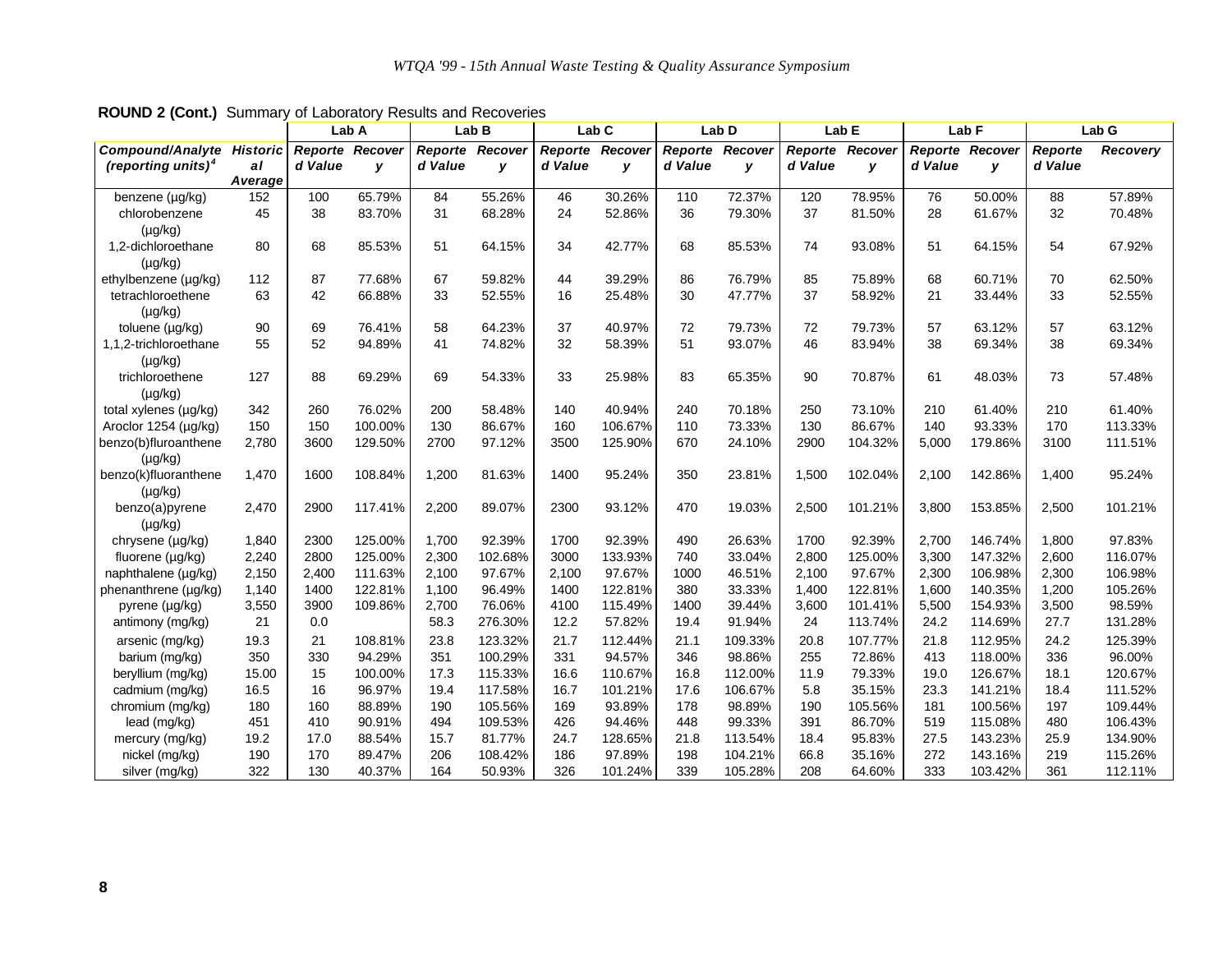|                                |         | Lab A   |                 | Lab B   |         | Lab <sub>C</sub>       |         |                 | Lab D   | Lab <sub>E</sub>       |         | Lab F           |         | Lab G   |          |
|--------------------------------|---------|---------|-----------------|---------|---------|------------------------|---------|-----------------|---------|------------------------|---------|-----------------|---------|---------|----------|
| <b>Compound/Analyte</b>        | Referee |         | Reporte Recover | Reporte | Recover | <b>Reporte Recover</b> |         | Reporte Recover |         | <b>Reporte Recover</b> |         | Reporte Recover |         | Reporte | Recovery |
| (reporting units) <sup>4</sup> | Mean    | d Value |                 | d Value |         | d Value                |         | d Value         | v       | d Value                |         | d Value         |         | d Value |          |
| benzene (µg/kg)                | 118     | 100     | 84.75%          | 84      | 71.19%  | 46                     | 38.98%  | 110             | 93.22%  | 120                    | 101.69% | 76              | 64.41%  | 88      | 74.58%   |
| chlorobenzene                  | 44      | 38      | 85.78%          | 31      | 69.98%  | 24                     | 54.18%  | 36              | 81.26%  | 37                     | 83.52%  | 28              | 63.21%  | 32      | 72.23%   |
| $(\mu g/kg)$                   |         |         |                 |         |         |                        |         |                 |         |                        |         |                 |         |         |          |
| 1,2-dichloroethane             | 80      | 68      | 85.53%          | 51      | 64.15%  | 34                     | 42.77%  | 68              | 85.53%  | 74                     | 93.08%  | 51              | 64.15%  | 54      | 67.92%   |
| $(\mu g/kg)$                   |         |         |                 |         |         |                        |         |                 |         |                        |         |                 |         |         |          |
| ethylbenzene (µg/kg)           | 97      | 87      | 89.69%          | 67      | 69.07%  | 44                     | 45.36%  | 86              | 88.66%  | 85                     | 87.63%  | 68              | 70.10%  | 70      | 72.16%   |
| tetrachloroethene              | 45      | 42      | 93.75%          | 33      | 73.66%  | 16                     | 35.71%  | 30              | 66.96%  | 37                     | 82.59%  | 21              | 46.88%  | 33      | 73.66%   |
| $(\mu g/kg)$                   |         |         |                 |         |         |                        |         |                 |         |                        |         |                 |         |         |          |
| toluene (µg/kg)                | 83      | 69      | 82.83%          | 58      | 69.63%  | 37                     | 44.42%  | 72              | 86.43%  | 72                     | 86.43%  | 57              | 68.43%  | 57      | 68.43%   |
| 1.1.2-trichloroethane          | 54      | 52      | 96.65%          | 41      | 76.21%  | 32                     | 59.48%  | 51              | 94.80%  | 46                     | 85.50%  | 38              | 70.63%  | 38      | 70.63%   |
| $(\mu g/kg)$                   |         |         |                 |         |         |                        |         |                 |         |                        |         |                 |         |         |          |
| trichloroethene                | 92      | 88      | 95.65%          | 69      | 75.00%  | 33                     | 35.87%  | 83              | 90.22%  | 90                     | 97.83%  | 61              | 66.30%  | 73      | 79.35%   |
| $(\mu g/kg)$                   |         |         |                 |         |         |                        |         |                 |         |                        |         |                 |         |         |          |
| total xylenes (µg/kg)          | 295     | 260     | 88.14%          | 200     | 67.80%  | 140                    | 47.46%  | 240             | 81.36%  | 250                    | 84.75%  | 210             | 71.19%  | 210     | 71.19%   |
| Aroclor 1254 (µg/kg)           | 183     | 150     | 81.97%          | 130     | 71.04%  | 160                    | 87.43%  | 110             | 60.11%  | 130                    | 71.04%  | 140             | 76.50%  | 170     | 92.90%   |
| benzo(b)fluroanthene           | 2,880   | 3600    | 125.00%         | 2700    | 93.75%  | 3500                   | 121.53% | 670             | 23.26%  | 2900                   | 100.69% | 5,000           | 173.61% | 3100    | 107.64%  |
| $(\mu g/kg)$                   |         |         |                 |         |         |                        |         |                 |         |                        |         |                 |         |         |          |
| benzo(k)fluoranthene           | 1,200   | 1600    | 133.33%         | 1,200   | 100.00% | 1400                   | 116.67% | 350             | 29.17%  | 1,500                  | 125.00% | 2,100           | 175.00% | 1,400   | 116.67%  |
| $(\mu g/kg)$                   |         |         |                 |         |         |                        |         |                 |         |                        |         |                 |         |         |          |
| benzo(a)pyrene                 | 2,220   | 2900    | 130.63%         | 2,200   | 99.10%  | 2300                   | 103.60% | 470             | 21.17%  | 2,500                  | 112.61% | 3,800           | 171.17% | 2,500   | 112.61%  |
| $(\mu g/kg)$                   |         |         |                 |         |         |                        |         |                 |         |                        |         |                 |         |         |          |
| chrysene (µg/kg)               | 1,780   | 2300    | 129.21%         | 1,700   | 95.51%  | 1700                   | 95.51%  | 490             | 27.53%  | 1700                   | 95.51%  | 2,700           | 151.69% | 1,800   | 101.12%  |
| fluorene (µg/kg)               | 2,700   | 2800    | 103.70%         | 2,300   | 85.19%  | 3000                   | 111.11% | 740             | 27.41%  | 2,800                  | 103.70% | 3,300           | 122.22% | 2,600   | 96.30%   |
| naphthalene (µg/kg)            | 2,400   | 2,400   | 100.00%         | 2,100   | 87.50%  | 2,100                  | 87.50%  | 1000            | 41.67%  | 2,100                  | 87.50%  | 2,300           | 95.83%  | 2,300   | 95.83%   |
| phenanthrene (µg/kg)           | 1,240   | 1400    | 112.90%         | 1,100   | 88.71%  | 1400                   | 112.90% | 380             | 30.65%  | 1,400                  | 112.90% | 1,600           | 129.03% | 1,200   | 96.77%   |
| pyrene (µg/kg)                 | 3,760   | 3900    | 103.72%         | 2,700   | 71.81%  | 4100                   | 109.04% | 1400            | 37.23%  | 3,600                  | 95.74%  | 5,500           | 146.28% | 3,500   | 93.09%   |
| antimony (mg/kg)               | 25      | 0.0     |                 | 58.3    | 236.99% | 12.2                   | 49.59%  | 19.4            | 78.86%  | 24                     | 97.56%  | 24.2            | 98.37%  | 27.7    | 112.60%  |
| arsenic (mg/kg)                | 21.8    | 21      | 96.33%          | 23.8    | 109.17% | 21.7                   | 99.54%  | 21.1            | 96.79%  | 20.8                   | 95.41%  | 21.8            | 100.00% | 24.2    | 111.01%  |
| barium (mg/kg)                 | 344     | 330     | 95.93%          | 351     | 102.03% | 331                    | 96.22%  | 346             | 100.58% | 255                    | 74.13%  | 413             | 120.06% | 336     | 97.67%   |
| beryllium (mg/kg)              | 15.80   | 15      | 94.94%          | 17.3    | 109.49% | 16.6                   | 105.06% | 16.8            | 106.33% | 11.9                   | 75.32%  | 19.0            | 120.25% | 18.1    | 114.56%  |
| cadmium (mg/kg)                | 17.4    | 16      | 91.95%          | 19.4    | 111.49% | 16.7                   | 95.98%  | 17.6            | 101.15% | 5.8                    | 33.33%  | 23.3            | 133.91% | 18.4    | 105.75%  |
| chromium (mg/kg)               | 170     | 160     | 94.12%          | 190     | 111.76% | 169                    | 99.41%  | 178             | 104.71% | 190                    | 111.76% | 181             | 106.47% | 197     | 115.88%  |
| lead (mg/kg)                   | 424     | 410     | 96.70%          | 494     | 116.51% | 426                    | 100.47% | 448             | 105.66% | 391                    | 92.22%  | 519             | 122.41% | 480     | 113.21%  |
| mercury (mg/kg)                | 23.8    | 17.0    | 71.43%          | 15.7    | 65.97%  | 24.7                   | 103.78% | 21.8            | 91.60%  | 18.4                   | 77.31%  | 27.5            | 115.55% | 25.9    | 108.82%  |
| nickel (mg/kg)                 | 193     | 170     | 88.08%          | 206     | 106.74% | 186                    | 96.37%  | 198             | 102.59% | 66.8                   | 34.61%  | 272             | 140.93% | 219     | 113.47%  |
| silver (mg/kg)                 | 290     | 130     | 44.83%          | 164     | 56.55%  | 326                    | 112.41% | 339             | 116.90% | 208                    | 71.72%  | 333             | 114.83% | 361     | 124.48%  |

**ROUND 2 (Cont.)** Summary of Laboratory Results and Recoveries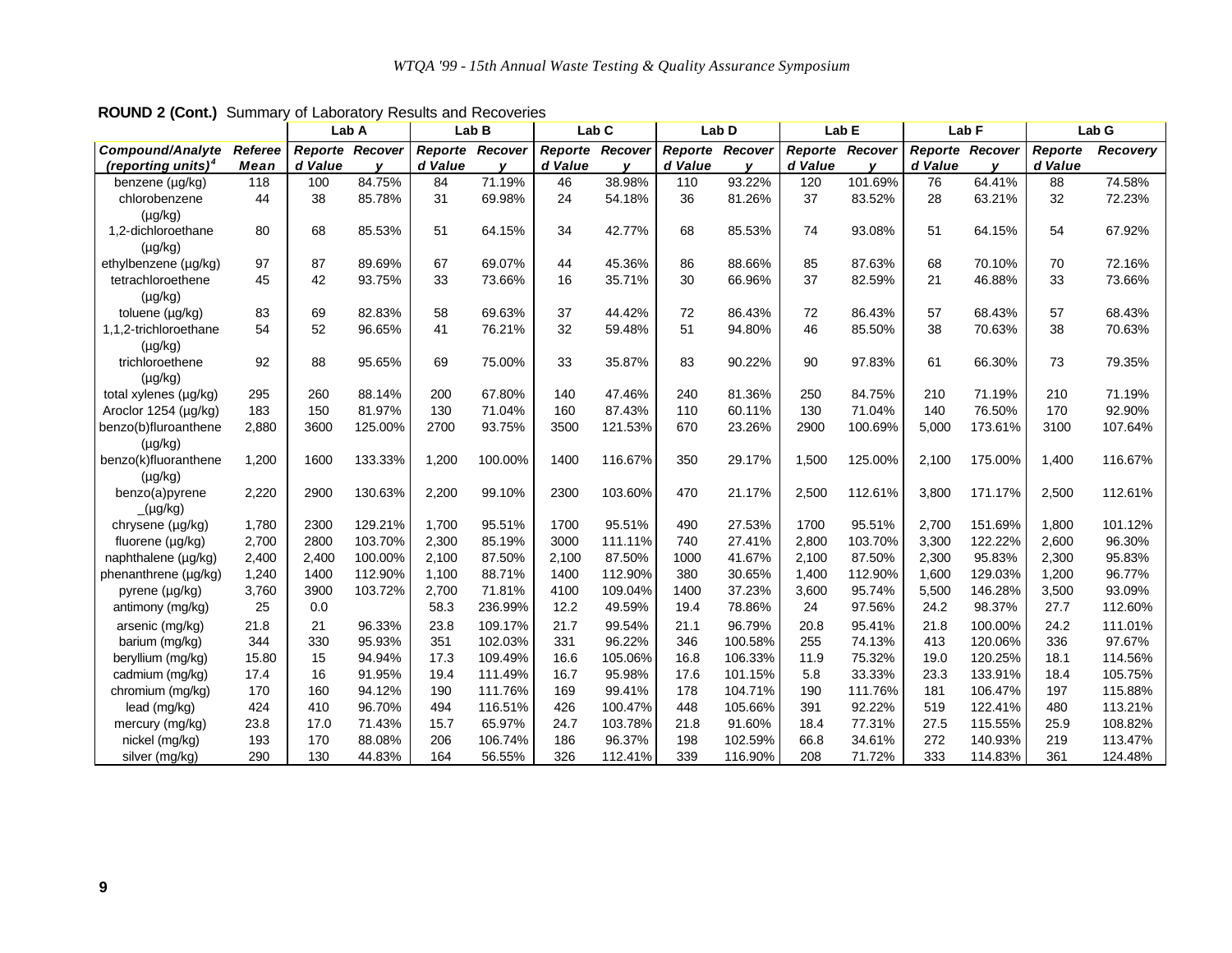In the first PE study, some general observations can be made. Lower recoveries were observed for the volatile fraction for laboratory C, D, and G. In addition, the project laboratories had higher recoveries in the volatiles fraction than the referee laboratories. Furthermore, the recoveries of the PAH fraction were somewhat on the low side across all laboratories, with laboratory D exhibiting very low PAH recoveries (<10%). In addition, laboratory A exhibited a low recovery for the PCB fraction. Finally, the recoveries for antimony were observed to be low for both the project laboratories and the referee laboratories.

At the conclusion of the first PE study, sanitized versions of the PE study results were provided to the project laboratories as a mechanism for feedback. The project laboratories were requested to investigate the origin of the problem areas that were identified in the study and take appropriate corrective action to identify and correct the problem. In the second PE study, some general observations can be made. Lower recoveries were observed for the volatile fraction for laboratory C, G, B, and F. The recoveries of the PAH fraction were greatly improved from the previous round, with exception of laboratory D. Laboratory D still exhibited very low recoveries for the PAH fraction. In addition, the recoveries of the PCB fraction were within acceptance limits (as previously defined) for all project laboratories. Furthermore, the recoveries for antimony were observed to be low for both the project laboratories and the referee laboratories.

# **DISCUSSION**

There are several reasons why a PE result could be outside the defined acceptance limits. First, there could be a laboratory performance issue. This is usually observed when one laboratory performs very differently than all of the other project laboratories for a given fraction or analyte. This was observed to be the case for laboratory D for the PAH fraction. Second, there could be a method limitation for analyzing a sample for a given analyte. This was observed to be the case for antimony where both the project laboratories and the referee laboratories exhibited low recoveries for both rounds of PE samples. Furthermore, there could be a PE vendor preparation issue. This is usually observed when all laboratories exhibit recoveries that are not within the defined acceptance range for most of the analytes in a fraction. This was not observed to be the case for any of the PE samples issued to the project laboratories.

#### **LESSONS LEARNED/CONCLUSIONS**

There were some inherent issues regarding the addition of water to the soil PE samples. Typically, dried, pulverized sands are utilized for the solid matrix PE samples. Laboratories that perform well on the analysis of dried solid PE samples do not necessarily perform well on the analysis of the multi-phasic PE samples (the latter being samples that typically are submitted for analysis during environmental investigations), particularly for the PAH fraction. Laboratories that utilized a single-solvent extraction for the preparation of the pre-moistened PAH soil PE samples exhibited low recoveries. Laboratories that utilized a 1:1 mixture of methylene chloride/acetone for the preparation of the pre-moistened PAH soil PE samples exhibited recoveries within the project-defined acceptance limits. Another lesson learned is that often times laboratories pay close attention to the instrumentation and data review but may not carefully evaluate the chemistry inherently embedded in the prescribed method. As such, laboratory results can exceed the defined acceptance limits. For instance, between the first PE round and the second PE round, laboratory A identified that their volumetric glassware had not been calibrated in the manufacturer's recommended frequency and the tolerance of the glassware they were using for the preparation of the PCB fraction was outside the tolerance specifications.